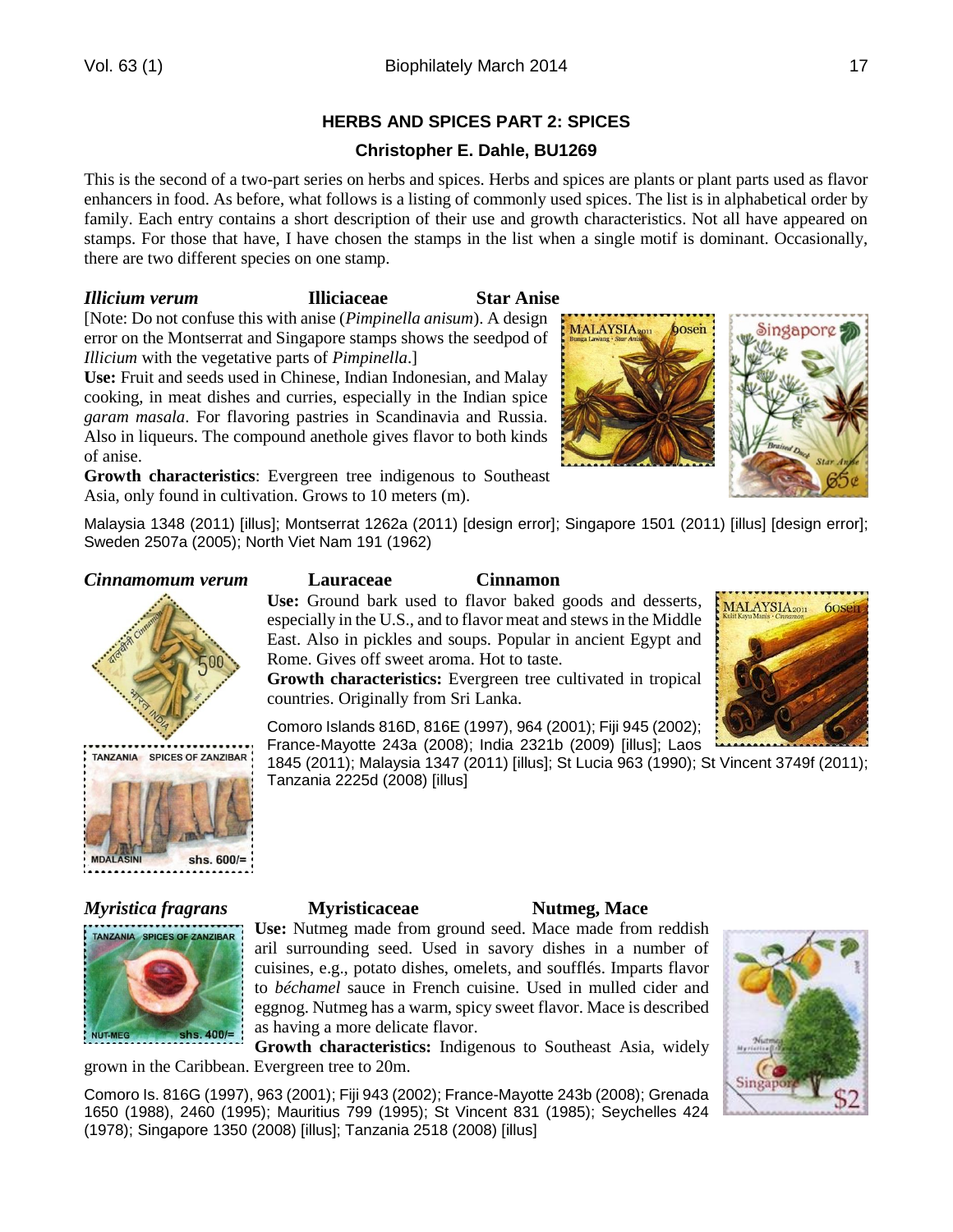## *Pimenta dioica* **Myrtaceae Allspice, Pimento**

**Use:** Dried unripe berries. Flavor combination of cloves, cinnamon, and nutmeg. In meat dishes in Middle Eastern and Caribbean, sausages, pickles. In *mole* in Mexican cooking and in Scandinavian cuisine. In liqueurs Benedictine and Chartreuse.

**Growth characteristics**: Indigenous to Central America and Caribbean. Evergreen shrub or small tree.

Jamaica 343 (1972) [illus]

# *Syzygium aromaticum* **Myrtaceae Clove**

**Shs.500** 

**Use:** Dried flower buds. African, Asian, and Middle Eastern cooking use cloves in meat dishes, curries, and marinades. Often used in sweet dishes with fruit. In mulled wines. Warm, sweet aromatic flavor. **Growth characteristics:** Evergreen tree to 10m. Indigenous to

Indonesia.

India 2321d (2009) [illus]; Madagascar 298 (1957); Mauritius 801 (1995); St Vincent 1676 (1992); Tanzania 238 (1984), 589C (1990), 2225 (2003), 2358 (2005), 2429 (2006) [illus], 2519, 2520 (2008); Zanzibar 249, 250 (1957), 264-4 (1961), 314 (1964) 336, 343 (1966)



## *Vanilla planifolia* **Orchidaceae Vanilla**

**Use**: Whole seedpod, powdered pod, or extract. Major use is in ice cream and in other desserts to enhance flavorings like chocolate or caramel. Flavor is described as "pure, spicy, and delicate" with a complex floral aroma.

**Growth characteristics**: Climbing stems up to 10m. From tropical America, originally cultivated by Pre-Colombian Mesoamericans.

Antigua 2348c (2000); Comoros 80 (1969), 971 (2003); Fiji 944

(2002); France-Mayotte 130 (1999); French Polynesia 872 (2004); Gambia 2462a (2001); Honduras 1124, C1243 (2002); Madagascar 299 (1957); Malagasy 840 (1988); Mexico C633 (1980); New Caledonia 1028 (2007) [illus]; St Vincent 1371 (1990), 2775c (2000), 3571c (2007); Seychelles 199 (1962), 391 (1978); Tanzania 2150 (2000), 2318c (2004) 2522b (2008) [illus]; Turks & Caicos 1119 (1995)

# *Papaver somniferum* **Papaveraceae Poppy Seeds**

**Use:** Ripe seeds used in baked goods and pastries in a number of cuisines. Also as garnish or in candies.

**Growth characteristics**: Believed origin in southwest Asia. Cultivated as crops, to 1.5m. Same plant as opium poppy, but seeds contain no opioids.

Afghanistan 1396-98A (2003) [illus]; Egypt 1887 (2004); North Korea (1974); Laos 1481 (2000); Montserrat 1279b (2011); Palestine Authority 54 (1996); Monaco 1393 (1983); Myanmar 323 (1995); Pakistan 679 (1987); Syria 1117 (1987)







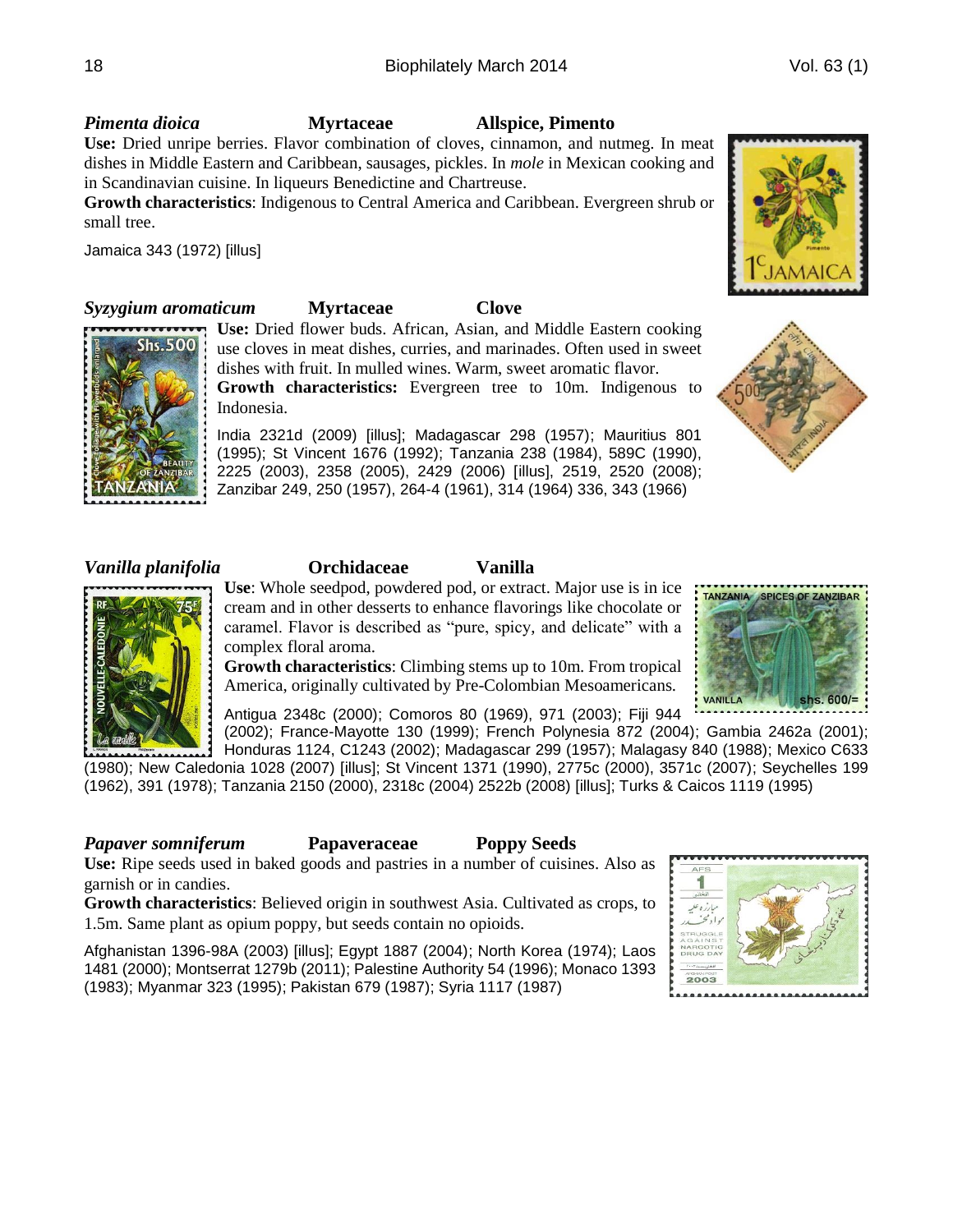## *Sesamum indicum* **Pedaliaceae Sesame**

**Use:** Used in breads and baked goods, in U.S. for hamburger buns. Seeds and oil used in Chinese, Japanese, Korean, Indian, and Middle Eastern cuisines (where it is used in *hummus* and *tahini*). Provides a nutty taste and crunch to foods.

**Growth characteristics**: Annual plant up to 1m. Originated in East Africa or India. One of earliest cultivated plants, with records dating back 5000 years.

Sierra Leone 231 (1963); Somalia 253 (1961) [illus]; Surinam 1005 (1995) [illus]; Thailand 1844 (1998); Uganda 1209 (1993)





### *Piper nigrum* **Piperaceae Pepper**

**Use:** Ripe or unripe fruits are harvested. Black pepper is made from sun-dried unripe fruit. White pepper is made from ripe fruit with skins removed. Immature fruits give green pepper. Original hot taste for Indian food. Used for flavoring many savory foods. White pepper is used in French and Chinese cuisines.

**Growth characteristics**: Flowering vine up to 10m grown on trellises. Native to south India. Cultivated for 3000 years, used for 9000 years.

Comoro Is. 816A, 816H (1997), 947 (1999?); Fiji 942 (2002); Gabon 373 (1976); Gambia 2410f (2001); India 2321a (2009) [illus]; Madagascar 313 (1957); Malaysia 1350i,j (2011); [illus]; Malaysian States [e.g., Johore 193 (1986)]; St Vincent 3149e (2011); Sarawak 190 (1950); Singapore 1347,1351 (2008); St Thomas & Prince 1290 (1996); St Vincent 3749e (2011); Tanzania 2522e (2008) [illus]; Thailand 1996 (2001); Wallis & Futuna 473 (1995)

### *Alpinia galangal* **Zingiberaceae Galangal Use**: Chopped rhizome used in Asian, especially Thai cuisines. Stronger taste than ginger. **Growth characteristics**: Perennial herb to 2m indigenous to tropical Asia.

Not illustrated

**MAYOTTE** 

 $\rho$ <sub>U</sub>neur

 $0.556$ 

## *Curcuma longa* **Zingiberaceae Turmeric**

**Use:** Powdered roots used in curry powders throughout Asia. Occasionally in sweet dishes like Indian *Sfouf*. Also used as coloring agent. Warm and bitter flavor.

> **Growth characteristics**: Leafy stemless plant from South or Southeast Asia, grows to 1m.

> France-Mayotte 243c (2008) [illus]; India 1641 (1997), 2321e (2009); Laos 153 (1967); Malaysia 1350c,d (2011) [illus]; Philippines 2132 (1992); St Vincent 3749d (2011); Singapore 1503 (2011); Tanzania 2523 (2008)



MALAYSIA2011